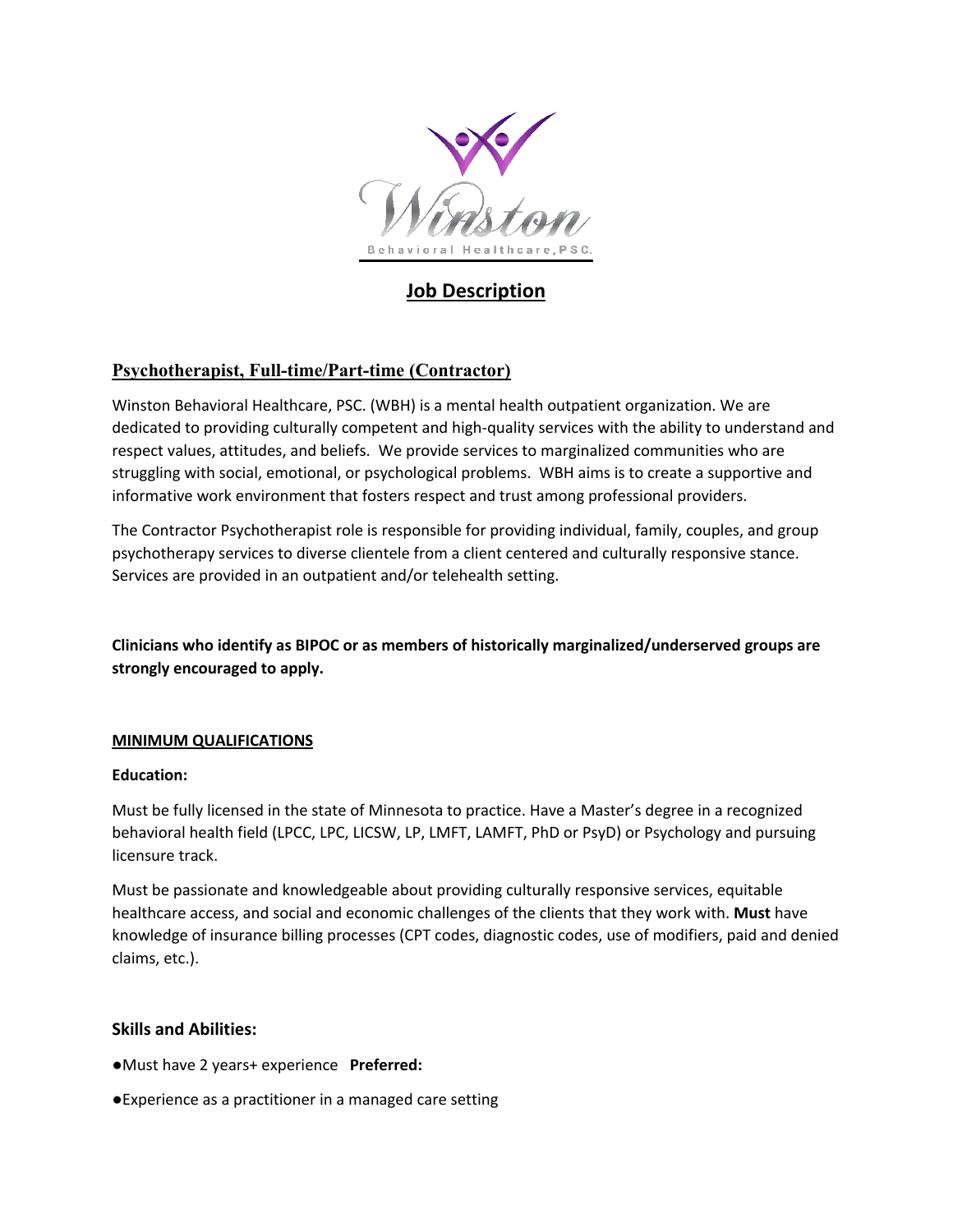- ●Knowledge of principles and methodologies in the treatment of mental illness.
- ●Familiarity and competence with providing diagnostic assessments.
- ●Sensitivity and competence of cross-cultural issues.
- ●Excellent verbal, written and interpersonal skills
- ●Excellent organization skills and ability to prioritize workload
- ●Basic computer skills.

●Must have knowledge of insurance billing processes (CPT codes, diagnostic codes, use of modifiers, paid and denied claims, etc.).

#### **Job duties include:**

- Complete onboarding and training process
- Maintain a minimum of 30 (full-time) & 20 (part-time) completed client sessions per week
- Offer in-person and telehealth sessions to clients
- Able to work 2 evenings per week (after 5pm) to optimize client availability
- In office work may be required, depending on regulation and insurance contract agreements.

●Use electronic health record (EHR) system to complete all documentation (Diagnostic Assessment, Treatment Plans, Case Notes, Discharge Summaries, etc.) and store all client records

● Complete all documentation, claims submission, client correspondence and case coordination in a timely manner (within 48 hours).

● Complete client services and documentation in accordance with professional standards of their licensing board, Minnesota state statutes governing mental health services, and requirements of private insurance contracts

● Refer clients as needed to appropriate levels of care, and other medical professionals and services that support their mental health

● Pre-licensed clinicians must attend group consultation meetings offered by WBH and attend clinical supervision meetings that meet your licensing board requirements

- Licensed clinicians must attend group consultation meetings once a month
- Complete regular continued education in areas relevant to WBH's clientele
- Maintain required liability insurance for professionals \$1,000,000/\$3,000,000